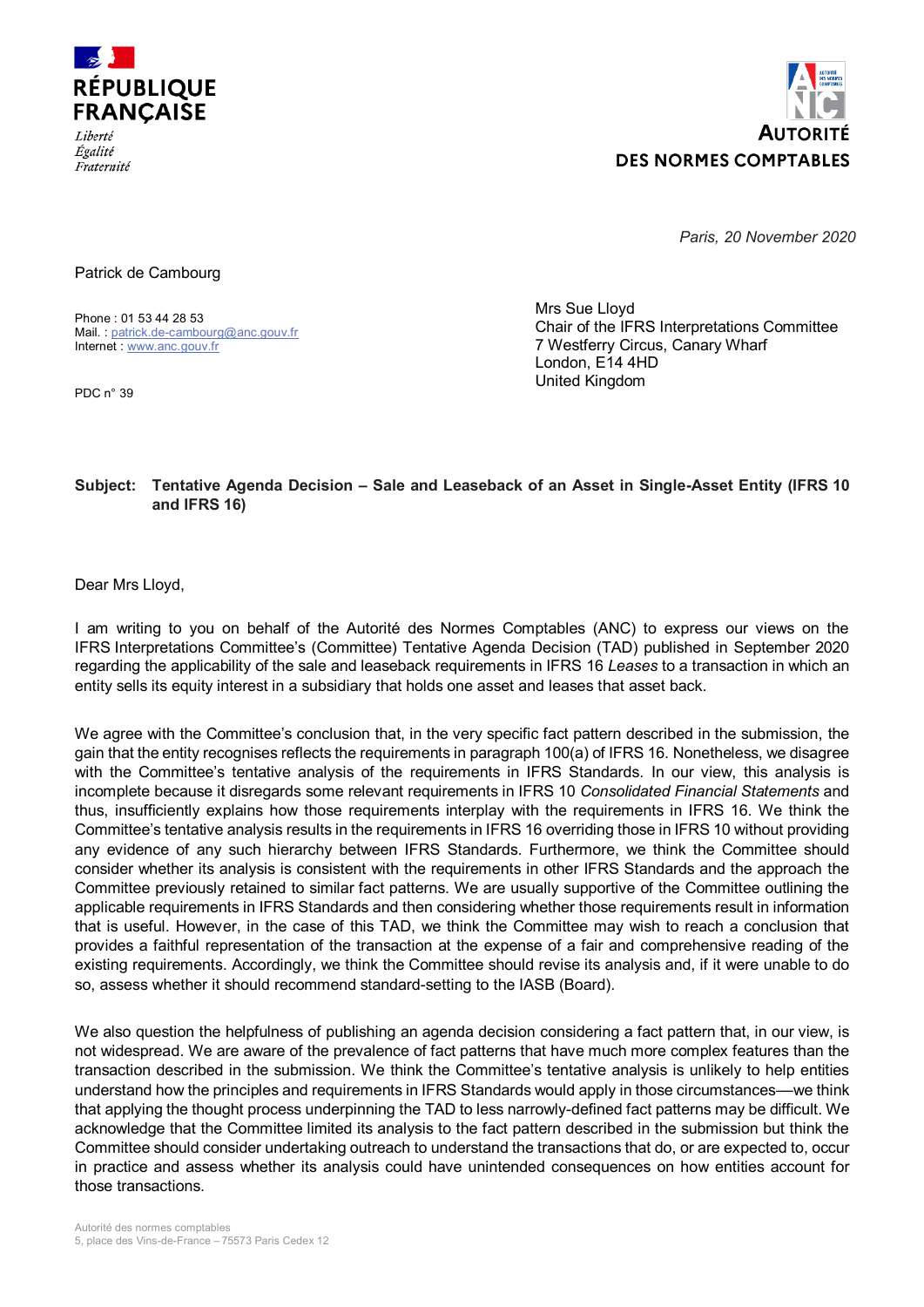## **The Committee's technical analysis**

We appreciate the Committee's objective to conclude that the gain that the entity recognises on the transaction as described in the submission reflects the requirements in paragraph 100(a) of IFRS 16—this is consistent with the Board's observations in paragraph BC261 of IFRS 16. However we think that the Committee's analysis of existing requirements as outlined in the TAD is insufficient to reach that conclusion.

### o *The Committee's analysis does not consider all relevant requirements in IFRS Standards*

We note that the TAD itself skirts around relevant requirements in IFRS Standards. The TAD specifies that '*the entity applies paragraphs 25 and B97–B99 of IFRS 10 to account for the loss of control of the subsidiary—in particular, paragraph B98 of IFRS 10 requires the entity to derecognise the building held by the subsidiary and recognise the fair value of the consideration received*'. We agree with the Committee's analysis but note that the Committee did not outline that paragraph B98(d) (and paragraph 25(c)) also requires to recognise '*any resulting difference* [having applied the requirements in paragraphs B98(a)–(c)] *as a gain or loss in profit or loss attributable to the parent'*. In our view, the TAD ignores the existence of this gain or loss. The Committee's analysis seems to rely on the assumption that *all* the requirements in IFRS 16 for sale and leaseback transactions apply to the fact pattern whereas only *some* of the requirements in IFRS 10 for the loss of control of the subsidiary apply––in other words the TAD seems to 'cherry pick' the requirements in IFRS 10 that are compatible with those in IFRS 16. In our view, this approach undermines the robustness of the Committee's analysis and results in an unconvincing conclusion.

We disagree with the analysis developed in [Agenda Paper 2](https://cdn.ifrs.org/-/media/feature/meetings/2020/september/ifric/ap2-sale-and-leaseback-in-a-corporate-wrapper-ifrs-16.pdf) for the September 2020 Committee's meeting but think it had the merits of clearly outlining the approach that, in reality, underpins the TAD, ie that the entity (a) first applies the requirements in IFRS 10 and then (b) those in IFRS 16 and, by doing so, 'overrides' the gain or loss initially recognised applying IFRS 10 so as to recognise a gain that reflects the requirements in paragraph 100(a) of IFRS 16. We acknowledge that presenting the thought process in this way might not have been consensual but we think this would clearly have articulated how the Committee had reached its conclusion.

In addition, we think that the TAD cannot be read in isolation, ie ignoring the drafting of some other requirements that apply to similar transactions. The TAD concludes that the gain the entity recognises on the transaction reflects the requirements in IFRS 16––in other words, the entity recognises a gain that does *not* reflect the requirements in IFRS 10. We note that for some sale and lease back transactions, the requirements in relevant IFRS Standards explicitly state that IFRS 16 takes precedence with regard to the recognition of the gain or loss over any other requirement. In contrast, IFRS 10 does not include any such reference to IFRS 16 when the entity initially controls the asset through a subsidiary. For example, we note that:

- paragraph 68 of IAS 16 *Property, Plant and Equipement* states that '*the gain or loss arising from the derecognition of an item of property, plant and equipment shall be included in profit or loss when the item is derecognised (unless IFRS 16 Leases requires otherwise on a sale and leaseback)*…' (emphasis added)
- paragraph 69 of IAS 40 *Investment Property* states that '*gains or losses arising from the retirement or disposal of investment property shall be determined as the difference between the net disposal proceeds and the carrying amount of the asset and shall be recognised in profit or loss (unless IFRS 16 requires otherwise on a sale and leaseback) in the period of the retirement or disposal'* (emphasis added).

Having in mind these specific requirements in IAS 16 and IAS 40 and the lack of similar requirements in IFRS 10, we question the robustness of the Committee's conclusion.

# o *The Committee's analysis is inconsistent with the analysis applied to similar transactions*

In September 2014, the Board published the amendments to IFRS 10 and IAS *28 Investments in Associates and Joint Ventures* '*Sale or contribution of assets between an investor and its associate or joint venture*' 1. As explained

 <sup>1</sup> The Board deferred the effective date of those amendments in December 2015.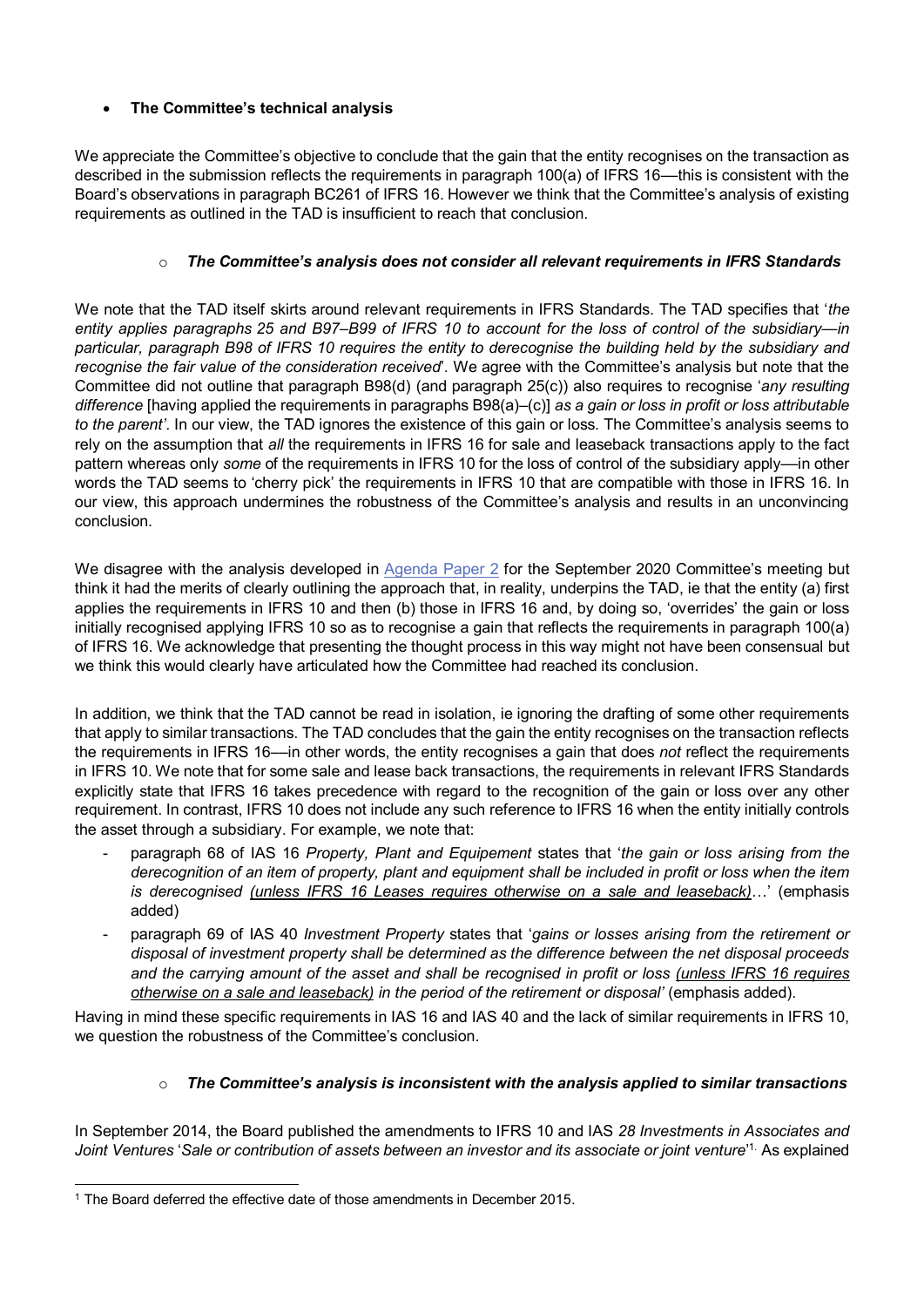in paragraphs BC190A–190C of those amendments, the Board decided to undertake standard-setting further to a request to the Committee seeking clarifications about how an entity applies IFRS Standards when it contributes business (through a subsidiary) to a joint-venture or an associate in exchange for an equity interest in that joint venture or associate. The Committee and the Board noted the conflicting requirements between IFRS 10 and IAS 28<sup>2</sup>. This is because, applying the requirements in IAS 28, the gain or loss recognised resulting from the contribution of a non-monetary asset to a joint venture or an associate in exchange for an equity interest in that joint venture or associate is restricted to the extent of the interests attributable to the unrelated investors in the joint venture or associate. However, IFRS 10 requires a full gain or loss recognition on the loss of control of the subsidiary.

We note similarities between the fact pattern that the Committee and the Board considered in 2014 and the fact pattern described in the TAD––ie the entity loses control of a subsidiary and receives, in exchange, non-cash consideration (right of use in the TAD and equity instruments in the fact pattern above) with two differing sets of requirements applying to the gain or loss the entity recognises as a result of that exchange. Absent any explicit indication about which requirements should prevail for the transaction described in the submission, we do not understand why the Committee would conclude that the requirements in IFRS 16 apply in the fact pattern described in the TAD whereas it concluded, along with the Board, that there was a conflict between IFRS 10 and IAS 28 when accounting for a sale or contribution of assets between an investor and its associate or joint venture. Should the Committee decide to confirm its analysis, we recommend the Committee explain how it could reach different conclusions on a matter that is *in substance* alike.

We also note that the Committee considered a similar transaction at its September 2017 and January 2018 meetings. In its [Agenda Decision,](https://cdn.ifrs.org/-/media/project/contributing-property-plant-and-equipment-to-an-associate/agenda-decision/ias-28-contributing-property-plant-and-equipment-to-an-associate-jan-18.pdf) the Committee considered how an entity accounts for a transaction in which it contributes property, plant and equipment to a newly formed associate in exchange for shares in the associate. In question C in this Agenda Decision, the Committee was asked how an investor determines the gain or loss on contributing PPE––this is because paragraphs 68 of IAS 16 and paragraph 28 of IAS 28 have differing requirements in relation to how an entity determines that gain or loss. We understand that the Committee did not conclude on which requirements an entity applies in those circumstances.

In the light of the above, we are surprised to read that the Committee could reach a conclusion for the sale and lease back transaction described in the submission whereas it was unable to reach any such conclusion for similar fact patterns. Accordingly, we recommend that the Committee consider how its conclusion reconcile with the approach retained for the matters described above.

Pending standard-setting, we think that an alternative analysis may consist in acknowledging there are conflicting requirements in IFRS 10 and IFRS 16 applying to the gain that the entity recognises. In those circumstances, an entity would apply the requirements in paragraphs 10–12 of IAS 8 *Accounting Policies, Changes in Accounting Estimates and Errors* and use its judgement in developing and applying an accounting policy that results in information that is relevant and reliable as described in paragraphs 10(a) and 10(b) of IAS 8. *In the very specific case described in the submission*, we think an entity would conclude that applying the requirements in paragraph 100(a) in IFRS 16 to the gain is *the* accounting policy that results in information that is relevant and reliable––in particular because these requirements would result in information that reflects the substance of the transaction as described in paragraph 10(b)(ii) of IAS 8.

### **The fact pattern that the Committee considered**

The question submitted to the Committee refers to a very narrow and, to the best of our knowledge, unusual fact pattern. Such sale and leaseback transactions involving a corporate wrapper do occur but we are unaware of any transaction that would present the characteristics described in the TAD. According to our constituents, similar transactions that already occurred, or are currently under consideration, are significantly more complex. We also understand that a growing number of entities contemplate entering such transactions in the context of asset-

 <sup>2</sup> The submission initially referred to an inconsistency between IAS 27 (as revised in 2008) and SIC-13 *Jointly Controlled Entities––Non-Monetary Contributions by Venturers*. However, IFRS 10 replaced IAS 27 (as revised in 2008) and the relevant requirements in SIC-13 were incorporated into paragraphs 28 and 30 of IAS 28 (as amended in 2011). Accordingly, the Board decided to amend only IFRS 10 and IAS 28 (as amended in 2011).